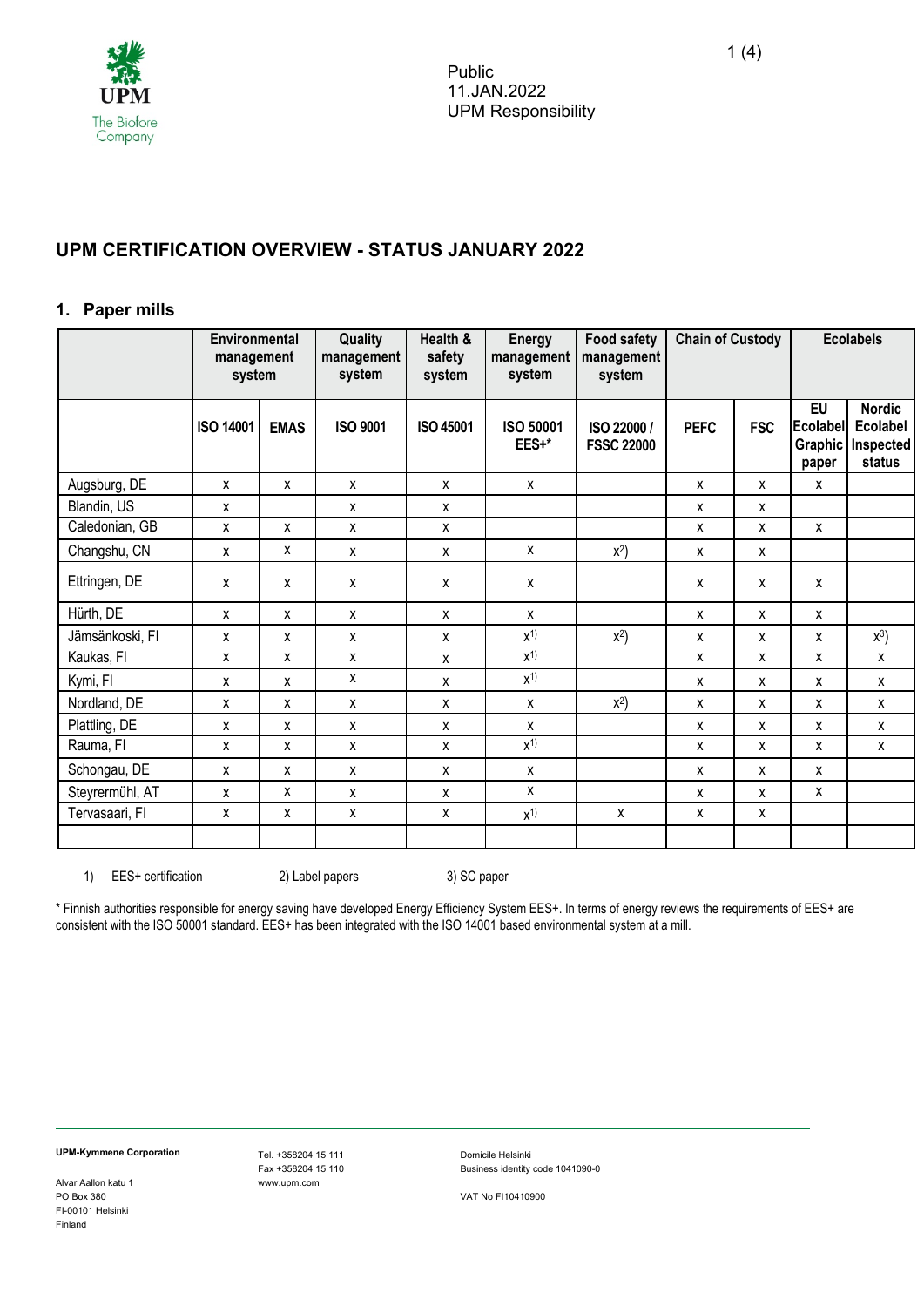

# **2. Pulp mills**

|                 | Environmental<br>management<br>system |             | Quality<br>manage-<br>ment<br>system | Health &<br>safety<br>system | Energy<br>manage-<br>ment<br>system | <b>Food safety</b><br>manage-<br>ment<br>system |             | <b>Chain of Custody</b> |                                   | <b>Ecolabels</b>                                 |
|-----------------|---------------------------------------|-------------|--------------------------------------|------------------------------|-------------------------------------|-------------------------------------------------|-------------|-------------------------|-----------------------------------|--------------------------------------------------|
|                 | <b>ISO 14001</b>                      | <b>EMAS</b> | <b>ISO 9001</b>                      | <b>ISO 45001</b>             | <b>ISO 50001</b>                    | <b>ISO 22000</b>                                | <b>PEFC</b> | <b>FSC</b>              | EU<br><b>Ecolabel</b><br>approval | <b>Nordic</b><br>Ecolabel<br>Inspected<br>status |
| Fray Bentos, UY | X                                     | x           | x                                    | X                            | X                                   | X                                               | X           | X                       | x                                 | X                                                |
| Kaukas, FI      | X                                     | x           | x                                    | x                            | x                                   | X                                               | X           | X                       | x                                 | $\mathsf{x}$                                     |
| Kymi, FI        | X                                     | x           | x                                    | X                            | x                                   | X                                               | X           | X                       | x                                 | X                                                |
| Pietarsaari, Fl | X                                     | x           | x                                    | x                            | X                                   | x                                               | X           | X                       | x                                 | $\mathsf{x}$                                     |
| RaumaCell, FI   | x                                     | x           | x                                    | x                            | x                                   | x                                               | x           | X                       | x                                 | x                                                |

## **3. UPM Raflatac**

|                       | <b>Environmental</b><br>management<br>system | Quality<br>management<br>system | Health &<br>safety<br>system | <b>Food safety</b><br>management | Circular and bio-<br>based materials | <b>Chain of Custody</b> |            |
|-----------------------|----------------------------------------------|---------------------------------|------------------------------|----------------------------------|--------------------------------------|-------------------------|------------|
|                       | <b>ISO 14001</b>                             | <b>ISO 9001</b>                 | <b>ISO 45001</b>             | <b>ISO 22000</b>                 | <b>ISCC PLUS</b>                     | <b>PEFC</b>             | <b>FSC</b> |
| <b>UPM Raflatac</b>   |                                              |                                 |                              |                                  |                                      |                         |            |
| Cane Creek, Fletcher, | x                                            | X                               | x                            | x                                |                                      | X                       | X          |
| Changshu, CN          | x                                            | X                               | x                            | x                                | x                                    | x                       | X          |
| Dixon, U.S.           | x                                            | x                               | X                            | x                                |                                      | X                       | X          |
| Johor, Malaysia       | x                                            | x                               | х                            |                                  | $X^{1}$                              | X                       | x          |
| Mills River, U.S.     | x                                            | X                               | X                            | x                                | x                                    | X                       | X          |
| Nancy, FR             | x                                            | x                               | x                            | X                                | x                                    | X                       | x          |
| Nowa Wies, PL         | x                                            | X                               | X                            | x                                | x                                    | x                       | x          |
| Scarborough, GB       | x                                            | X                               | x                            | X                                | $X^{1}$                              | X                       | X          |
| Tampere, FI           | x                                            | X                               | X                            | X                                | x                                    | x                       | X          |
| Wroclaw, PL           | x                                            | x                               | x                            | X                                | $X^{1}$                              | X                       | x          |

\* UPM safety standard implemented and regularly audited internally.

<sup>1)</sup> Certified as logistics centers

Alvar Aallon katu 1 FI-00101 Helsinki Finland

**UPM-Kymmene Corporation**<br>
Fax +358204 15 110 Domicile Helsinki<br>
Fax +358204 15 110 Business identity Fax +358204 15 110 Business identity code 1041090-0

PO Box 380 VAT No FI10410900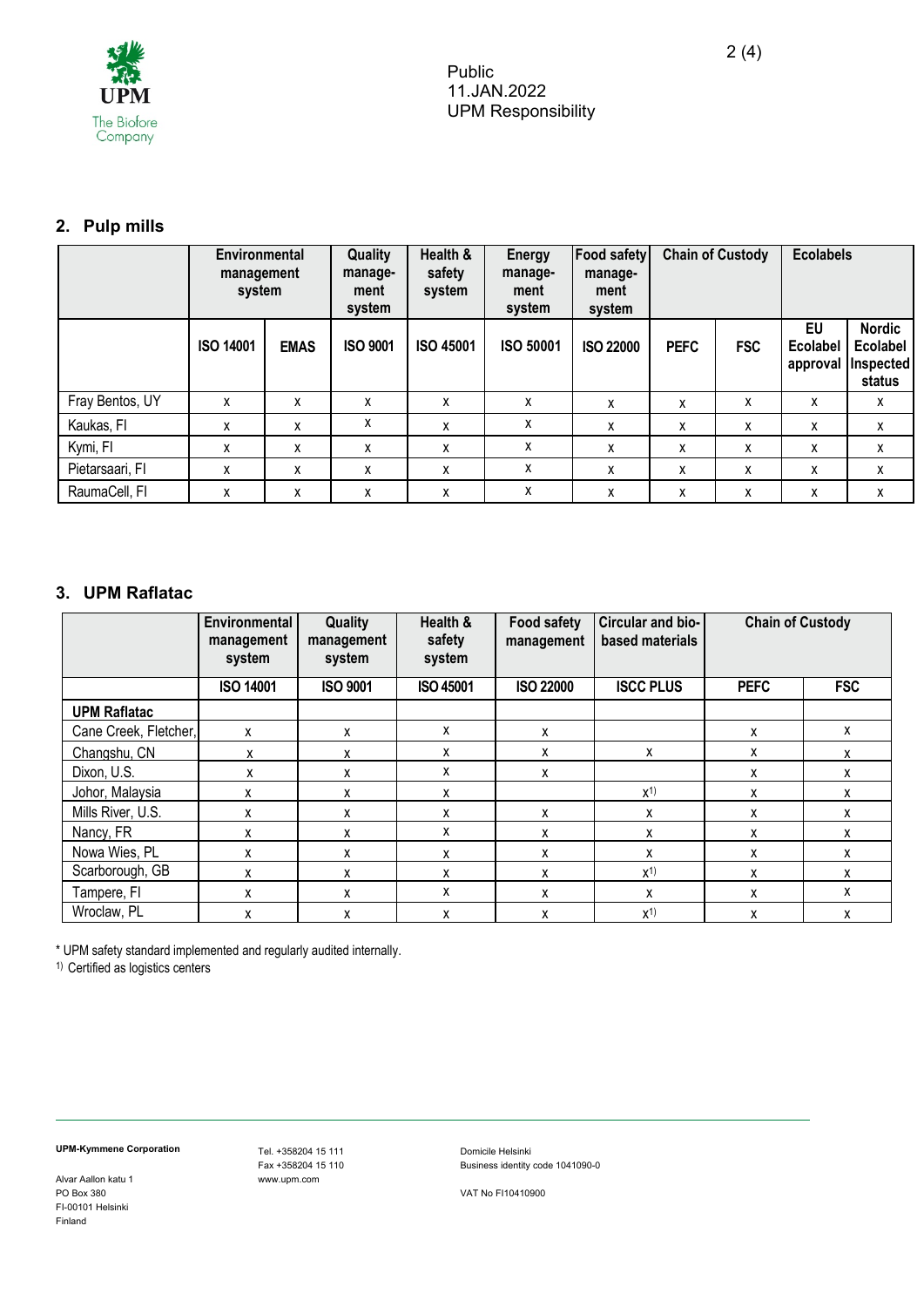

## **4. UPM Plywood**

|                  | Environmental<br>management<br>system | Quality<br>management<br>system | Health &<br>safety system | <b>Chain of Custody</b> |            |  |
|------------------|---------------------------------------|---------------------------------|---------------------------|-------------------------|------------|--|
|                  | <b>ISO 14001</b>                      | <b>ISO 9001</b>                 | <b>ISO 45001</b>          | <b>PEFC</b>             | <b>FSC</b> |  |
| Finland          |                                       | х                               |                           |                         | х          |  |
| Estonia          |                                       |                                 |                           |                         |            |  |
| Russia (Chudovo) |                                       |                                 |                           |                         | х          |  |

1) OHSAS/ISO 45001 system in place, but not certified.

### **5. UPM Sawmills**

|         | <b>Environmental</b><br>management<br>system |             | Quality<br>management<br>system | Health &<br>safety<br>system | <b>Chain of Custody</b> |            |
|---------|----------------------------------------------|-------------|---------------------------------|------------------------------|-------------------------|------------|
|         | <b>ISO 14001</b>                             | <b>EMAS</b> | <b>ISO 9001</b>                 | <b>ISO 45001</b>             | <b>PEFC</b>             | <b>FSC</b> |
| Finland |                                              |             |                                 |                              |                         |            |
| Austria |                                              |             | ́                               |                              | $\lambda$               |            |

## **6. Wood Sourcing and Forestry**

|                                   | Environmental<br>management<br>system |             | Quality<br>manage-<br>ment<br>system | Health &<br>safety<br>system | Chain of<br>Custody |            | <b>Forest</b><br>manage-<br>ment |
|-----------------------------------|---------------------------------------|-------------|--------------------------------------|------------------------------|---------------------|------------|----------------------------------|
|                                   | <b>ISO 14001</b>                      | <b>EMAS</b> | <b>ISO 9001</b>                      | <b>ISO 45001</b>             | <b>PEFC</b>         | <b>FSC</b> |                                  |
| <b>North Europe</b>               |                                       |             |                                      |                              |                     |            |                                  |
| - Finland                         | x                                     |             | X                                    | X                            | x                   | x          | FSC, PEFC                        |
| - Baltics                         | x                                     |             |                                      |                              | X                   | x          | 1)                               |
| - Russia                          | x                                     |             |                                      |                              | x                   | x          | 1)                               |
| <b>Central Europe</b>             |                                       |             |                                      |                              |                     |            |                                  |
| - Austria                         |                                       |             |                                      |                              | X                   | x          | 1)                               |
| - Germany                         |                                       |             |                                      |                              | X                   | x          | 1)                               |
| <b>Blandin, US</b>                |                                       |             |                                      |                              |                     | x          | SFI (PEFC)                       |
| <b>Forestal Oriental, Uruguay</b> | X                                     |             | X                                    | Χ                            | x                   | χ          | FSC,<br><b>PEFC</b>              |

1) UPM does not manage forests in these regions.

Alvar Aallon katu 1 FI-00101 Helsinki Finland

Fax +358204 15 110 Business identity code 1041090-0

**UPM-Kymmene Corporation**<br>
Fax +358204 15 110 Domicile Helsinki<br>
Fax +358204 15 110 Business identity

PO Box 380 VAT No FI10410900